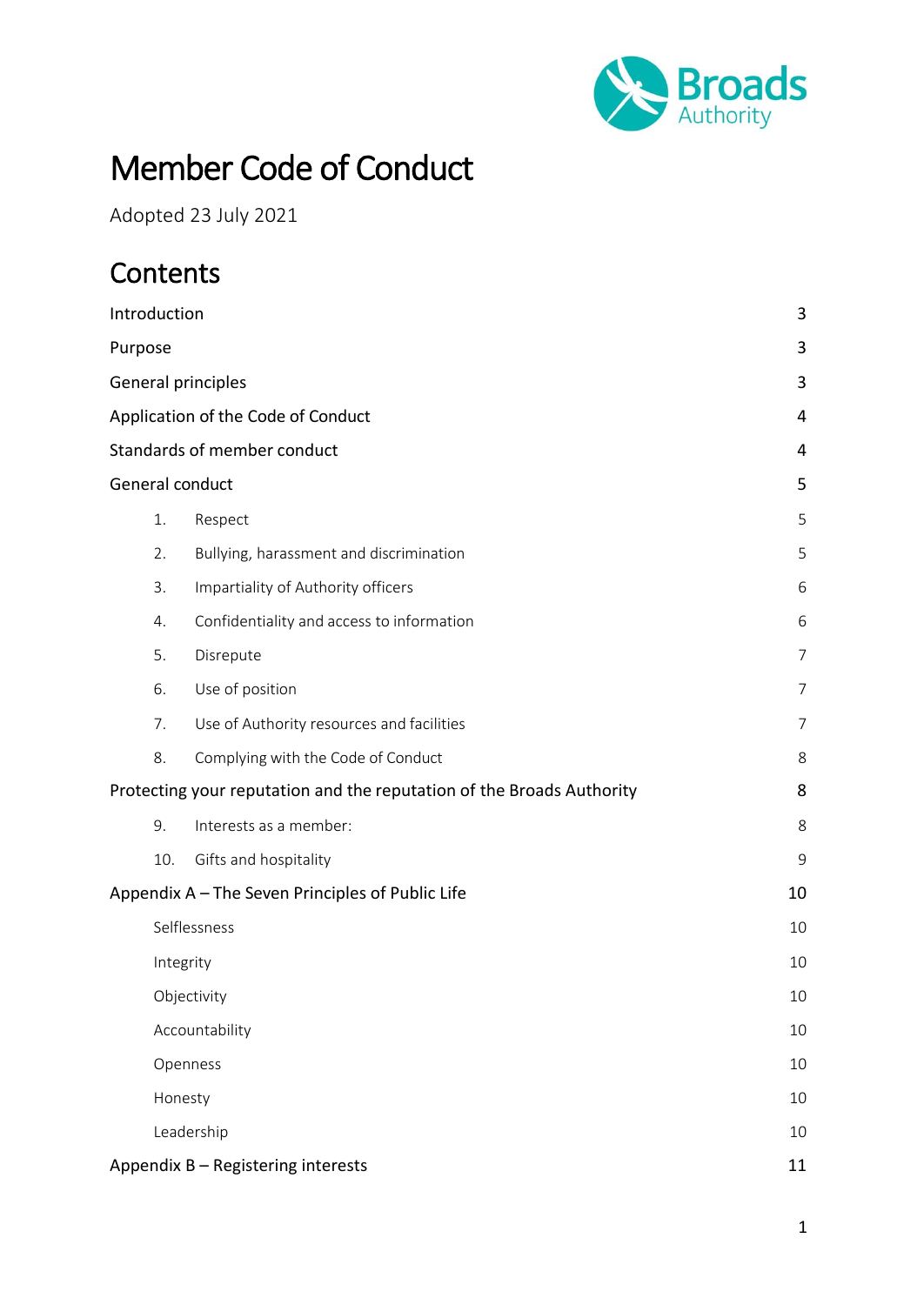| Non-participation in case of disclosable pecuniary interest |  |
|-------------------------------------------------------------|--|
| Disclosure of Other Registerable Interests                  |  |
| Disclosure of Non-Registerable Interests                    |  |

**Note: The complaints procedure is under review and will be linked to this document in due course.**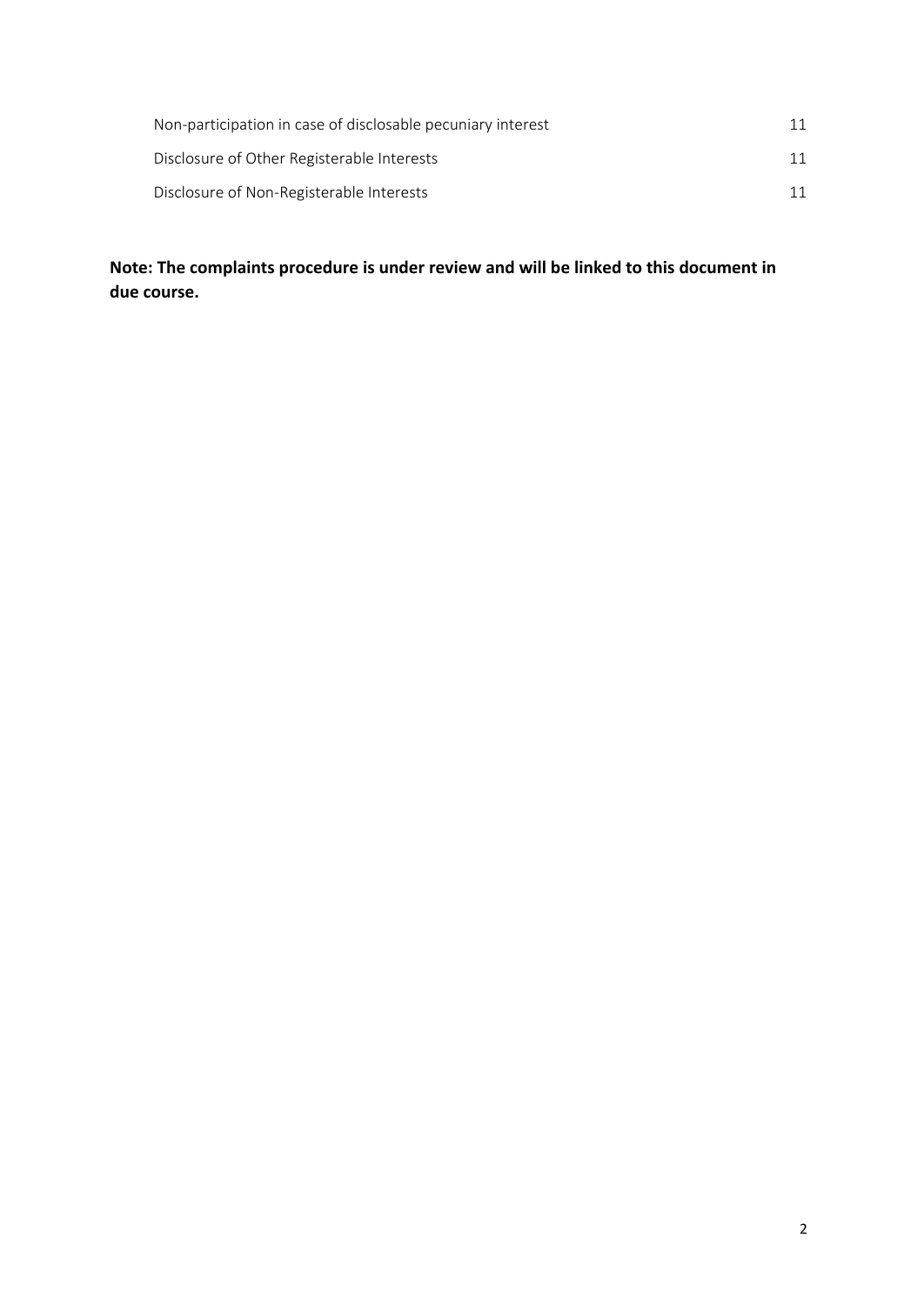## <span id="page-2-0"></span>Introduction

This Member Code of Conduct ('the Code') applies to all members and co-opted members (known collectively in this document as 'members') of the Broads Authority.

The Code is based on the Local Government Association's (LGA) Model Member Code of Conduct (updated 17 May 2021). The Authority will review the Code regularly, taking note of the LGA's annual review of the model code.

Members should also refer to the supporting [LGA Code of Conduct guidance.](https://www.local.gov.uk/publications/guidance-local-government-association-model-councillor-code-conduct) For the purposes of the Authority's Code, references in the LGA guidance to 'councillor' means a member or co-opted member, and references to 'council' and 'local authority' mean the Broads Authority, where relevant.

## <span id="page-2-1"></span>Purpose

The purpose of this Code is to assist you, as a member, in modelling the behaviour that is expected of you, to provide a personal check and balance, and to set out the type of conduct that could lead to action being taken against you. It is also to protect you, the public, fellow members, Authority officers and the reputation of the Broads Authority. It sets out general principles of conduct expected of all members and your specific obligations in relation to standards of conduct. The LGA encourages the use of support, training and mediation prior to action being taken using the Code. The fundamental aim of the Code is to create and maintain public confidence in the role of members and in the Authority.

The Code is not an exhaustive list of all legal obligations that fall upon members, and related protocols and guidance are referenced in the Members Handbook. These include:

- Protocol on Member and Officer Relations in the Broads Authority
- Standing Orders for the regulation of Authority proceedings
- Social Media Policy

## <span id="page-2-2"></span>General principles

The Code promote the highest standards of ethics and conduct, and draws upon the [Seven](https://www.gov.uk/government/publications/the-7-principles-of-public-life/the-7-principles-of-public-life--2) [Principles of](https://www.gov.uk/government/publications/the-7-principles-of-public-life/the-7-principles-of-public-life--2) Public Lif[e,](https://www.gov.uk/government/publications/the-7-principles-of-public-life/the-7-principles-of-public-life--2) also known asthe Nolan Principles. The following general principles have been developed specifically for the role of member.

In accordance with the public trust placed in me, on all occasions:

- I act with integrity and honesty
- I act lawfully
- I treat all personsfairly and with respect; and
- I lead by example and act in a way that secures public confidence in the role of member.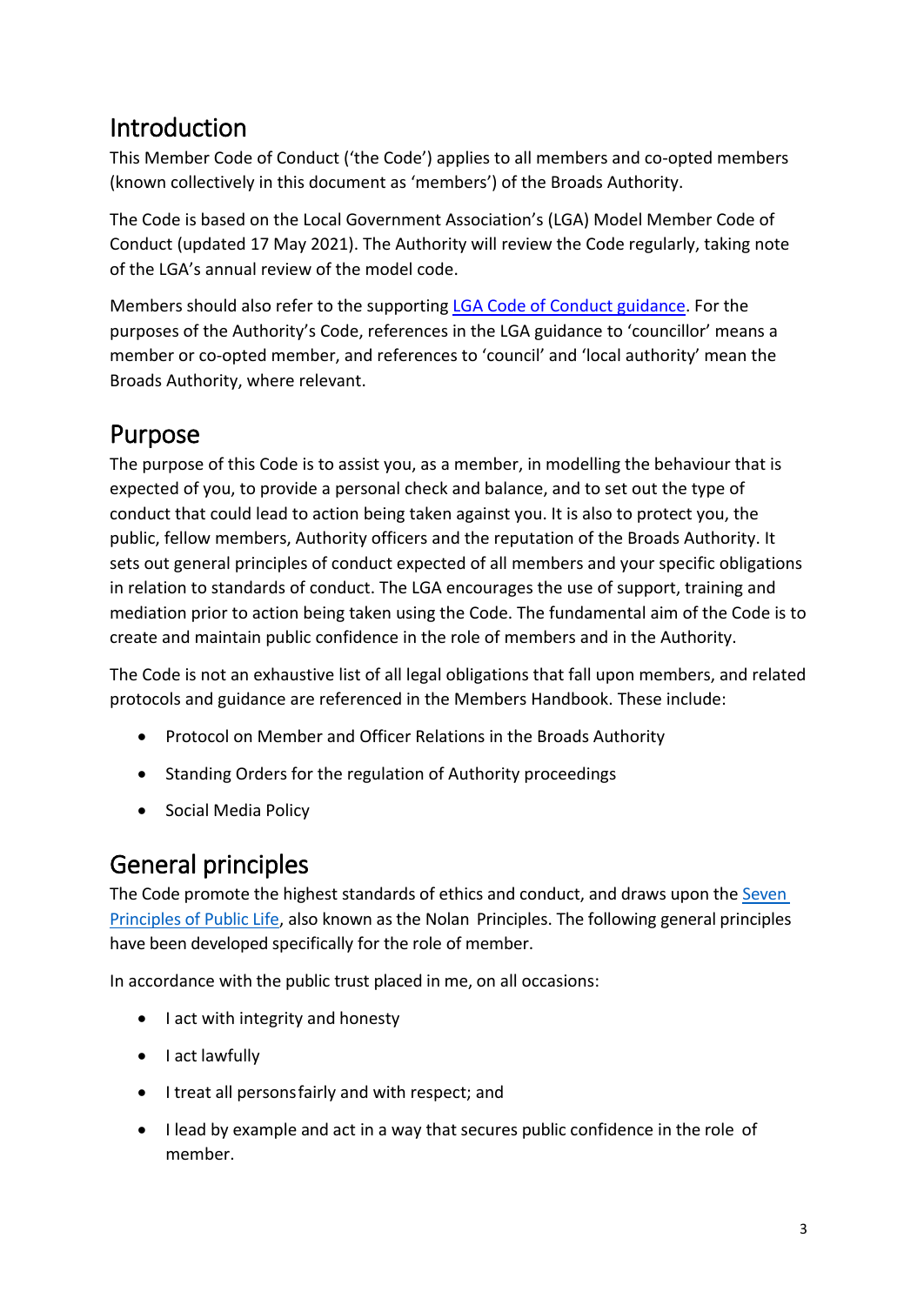In undertaking my role:

- I impartially exercise my responsibilities in the interests of the local community
- I do not improperly seek to confer an advantage, or disadvantage, on any person
- I avoid conflicts of interest
- I exercise reasonable care and diligence; and
- I ensure that public resources are used prudently in accordance with the Authority's requirements and in the public interest.

## <span id="page-3-0"></span>Application of the Code of Conduct

This Code applies to you as soon as you sign your declaration of acceptance of the office of member or attend your first meeting as a co-opted member, and continuesto apply to you until you cease to be a member.

This Code of Conduct applies to you when you are acting in your capacity as a member, which may include when:

- you misuse your position as a member;
- Your actions would give the impression to a reasonable member of the public with knowledge of all the facts that you are acting as a member;

The Code applies to all forms of communication and interaction, including:

- at face-to-face meetings
- at online or telephone meetings
- in written communication
- in verbal communication
- in non-verbal communication
- in electronic and social media communication, posts, statements and comments.

You are also expected to uphold high standards of conduct and show leadership at all times when acting as a member.

The Authority's Monitoring Officer has statutory responsibility for the implementation of this Code. You are encouraged to seek their advice on any matters that may relate to the Code.

## <span id="page-3-1"></span>Standards of member conduct

This section sets out your obligations, which are the minimum standards of conduct required of you as a member. Should your conduct fall short of these standards, a complaint may be made against you, which may result in action being taken.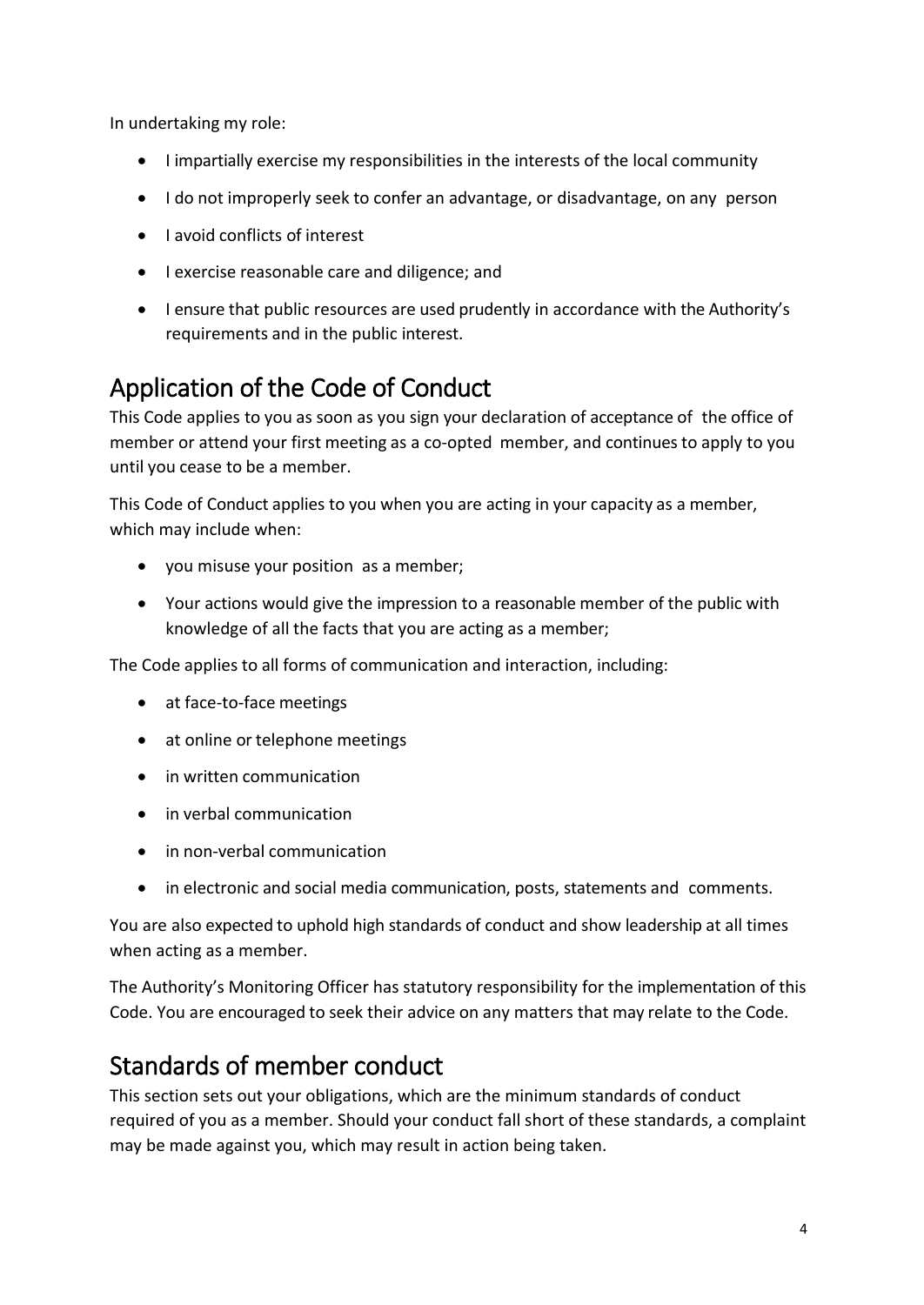Guidance is included to help explain the reasons for the obligations and how they should be followed.

## <span id="page-4-0"></span>General conduct

## <span id="page-4-1"></span>1. Respect

#### **As a member:**

- **I treat other members and members of the public with respect.**
- **I treat Broads Authority officers and volunteers, and representatives of partner organisations, with respect, and respect the role they play.**

Respect means politeness and courtesy in behaviour, speech, and in the written word. Debate and having different views are all part of a healthy democracy. As a member, you can express, challenge, criticise and disagree with views, ideas, opinions and policies in a robust but civil manner. You should not, however, subject individuals, groups of people or organisations to personal attack.

In your contact with the public, you should treat them politely and courteously. Rude and offensive behaviour lowers the public's expectations and confidence in members.

In return, you have a right to expect respectful behaviour from the public. If members of the public are being abusive, intimidatory or threatening you are entitled to stop any conversation or interaction in person or online and report them to the Broads Authority, the relevant social media provider or the police. This also applies to fellow members, where action could then be taken under the Code, and Authority staff, where concerns should be raised in line with the Authority's protocol on member and officer relations.

## <span id="page-4-2"></span>2. Bullying, harassment and discrimination

## **As a member:**

- **I do not bully any person.**
- **I do not harass any person.**
- **I promote equalities and do not discriminate unlawfully against any person.**

The Advisory, Conciliation and Arbitration Service (ACAS) characterises bullying as offensive, intimidating, malicious or insulting behaviour, an abuse or misuse of power through means that undermine, humiliate, denigrate or injure the recipient. Bullying might be a regular pattern of behaviour or a one-off incident, happen face-to-face, on social media, in emails or phone calls, happen in the workplace or at work social events and may not always be obvious or noticed by others.

The Protection from Harassment Act 1997 defines harassment as conduct that causes alarm or distress or puts people in fear of violence and must involve such conduct on at least two occasions. It can include repeated attempts to impose unwanted communications and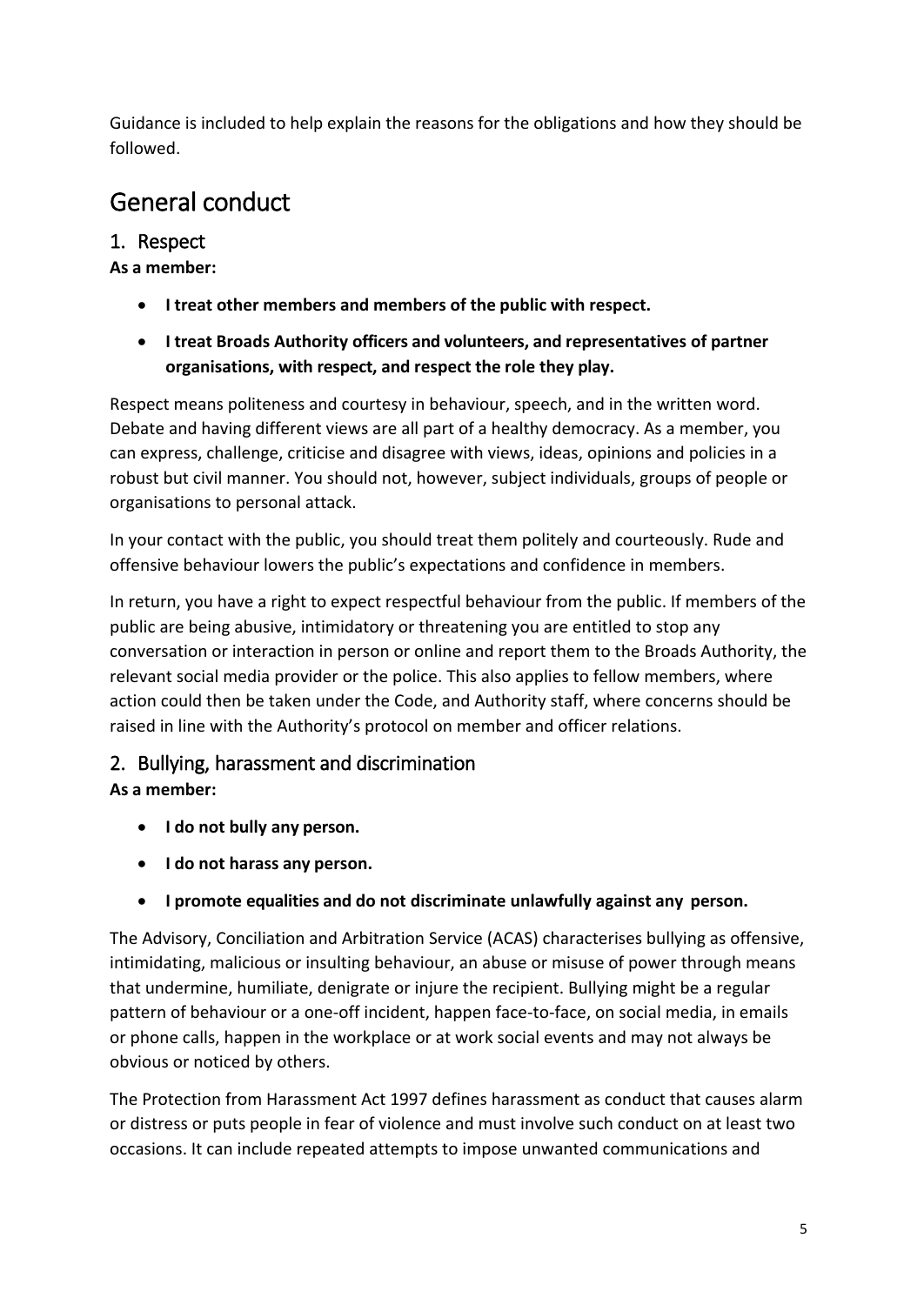contact upon a person in a manner that could be expected to cause distress or fear in any reasonable person.

Unlawful discrimination is where someone is treated unfairly because of a protected characteristic. Protected characteristics are specific aspects of a person's identity defined by the Equality Act 2010. They are age, disability, gender reassignment, marriage and civil partnership, pregnancy and maternity, race, religion or belief, sex and sexual orientation.

The Equality Act 2010 places specific duties on local authorities. Members have a central role to play in ensuring that equality issues are integral to the Authority's performance and strategic aims, and that there is a strong vision and public commitment to equality across public services.

## <span id="page-5-0"></span>3. Impartiality of Authority officers

#### **As a member, I do not compromise, or attempt to compromise, the impartiality of anyone who works for, or on behalf of, the Authority.**

Officers working for the Broads Authority must be politically neutral. They should not be coerced or persuaded to act in a way that would undermine their neutrality. You can question officers in order to understand, for example, their reasons for proposing to act in a particular way, or the content of a report that they have written. However, you must not try and force them to act differently, change their advice, or alter the content of that report, if doing so would prejudice their professional integrity.

#### <span id="page-5-1"></span>4. Confidentiality and access to information

#### **As a member:**

- **I do not disclose information:**
	- **a. given to me in confidence by anyone**
	- **b. acquired by me which I believe, or ought reasonably to be aware, is of a confidential nature, unless**
		- **i. I have received the consent of a person authorised to give it;**
		- **ii. I am required by law to do so;**
		- **iii. the disclosure is made to a third party for the purpose of obtaining professional legal advice provided that the third party agrees not to disclose the information to any other person; or**
		- **iv. the disclosure is:**
			- **1. reasonable and in the public interest; and**
			- **2. made in good faith and in compliance with the reasonable requirements of the Authority; and**
			- **3. I have consulted the Monitoring Officer prior to its release.**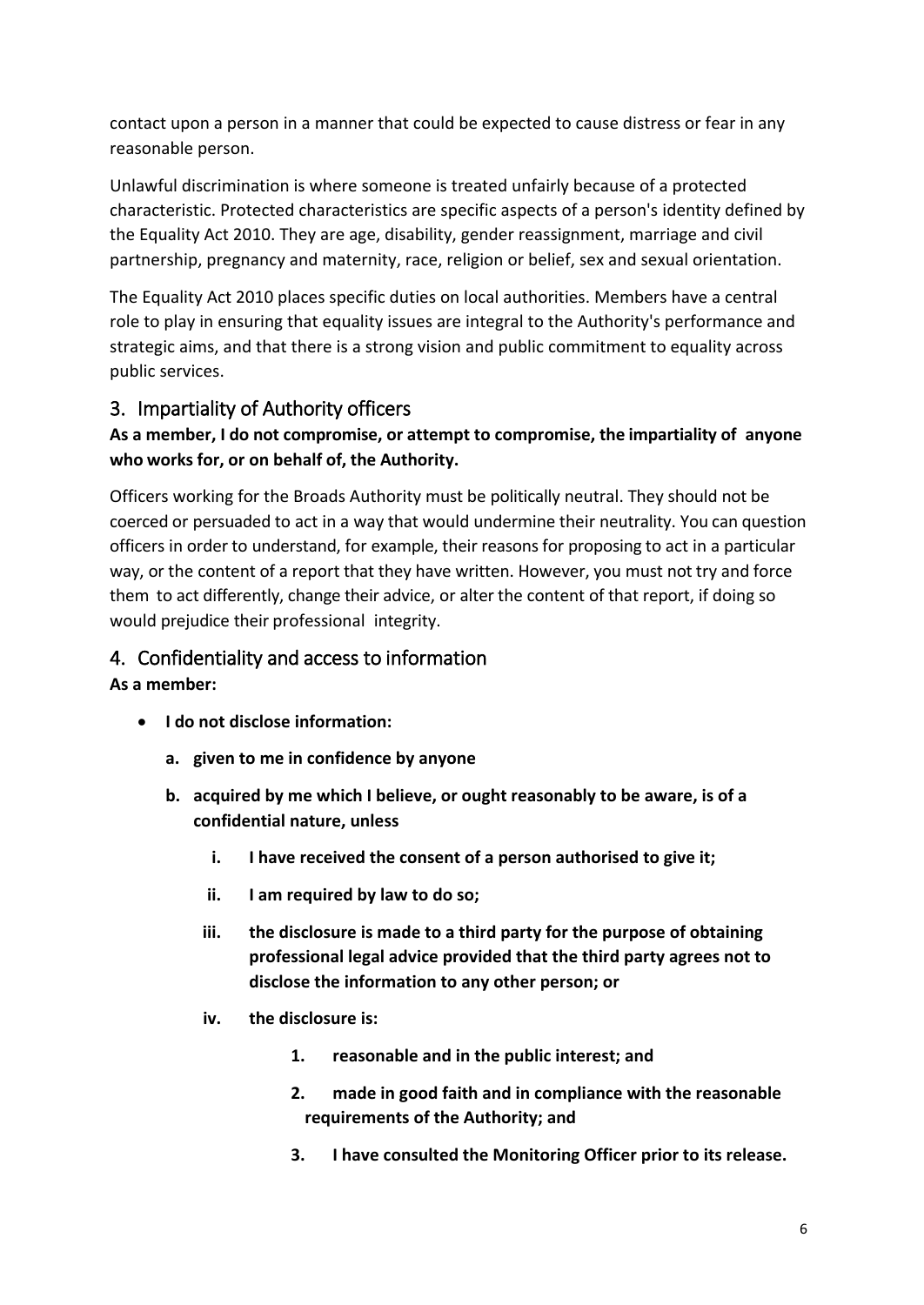- **I do not improperly use knowledge gained solely as a result of my role as a member for the advancement of myself, my friends, my family members, my employer or my business interests.**
- **I do not prevent anyone from getting information that they are entitled to by law.**

Local authorities must work openly and transparently, and their proceedings and printed materials are open to the public, except in certain legally defined circumstances. You should work on this basis, but there will be times when it is required by law that discussions, documents and other information relating to or held by the Broads Authority must be treated in a confidential manner. Examples include personal data relating to individuals or information relating to ongoing negotiations.

## <span id="page-6-0"></span>5. Disrepute

#### **As a member:**

### **I do not bring my role or the Broads Authority into disrepute.**

As a member, you are trusted to make decisions on behalf of the Broads and its stakeholder interests, and your actions and behaviour are subject to greater scrutiny than that of ordinary members of the public. You should be aware that your actions might have an adverse impact on you, other members and/or the Authority and may lower the public's confidence in your or the Authority's ability to discharge your/its functions. For example, behaviour that is considered dishonest and/or deceitful can bring the Authority into disrepute.

You are able to hold the Authority and fellow members to account and are able to constructively challenge and express concern about decisions and processes undertaken by the Authority, while continuing to adhere to other aspects of this Code of Conduct.

## <span id="page-6-1"></span>6. Use of position

### **As a member, I do not use, or attempt to use, my position improperly to the advantage or disadvantage of myself or anyone else.**

Your position as a member of the Authority provides you with certain opportunities, responsibilities, and privileges, and you make choices all the time that will impact others. However, you should not take advantage of these opportunities to further your own or others' private interests or to disadvantage anyone unfairly.

## <span id="page-6-2"></span>7. Use of Authority resources and facilities

#### **As a member:**

- **I do not misuse Authority resources.**
- **I will, when using the resources of the Authority or authorising their use by others:**
	- **a. act in accordance with the Authority's requirements; and**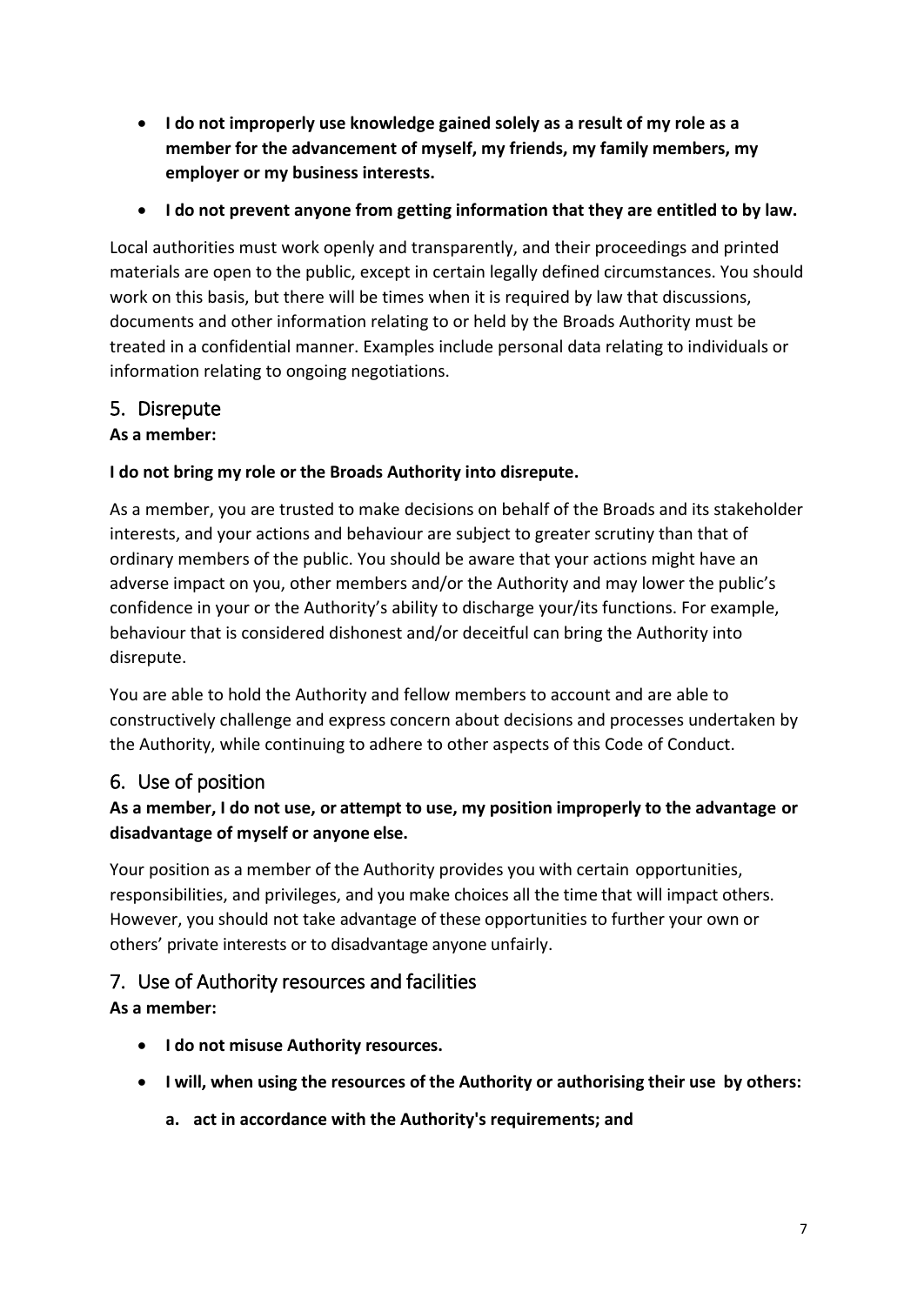**b. ensure that such resources are not used for political purposes unless that use could reasonably be regarded as likely to facilitate, or be conducive to, the discharge of the functions of the Authority or of the office to which I have been appointed.**

You may be provided with resources and facilities by the Authority to help you carry out your duties as a member. Examples include office support and access to Authority buildings and rooms. These are to be used only in carrying out your role as a member effectively and are not to be used for business or personal gain. They should be used in accordance with the purpose for which they have been provided and the Authority's own policies regarding their use.

## <span id="page-7-0"></span>8. Complying with the Code of Conduct

## **As a member:**

- I undertake Code of Conduct training provided by the Broads Authority.
- I cooperate with any Code of Conduct investigation and/or determination.
- I do not intimidate or attempt to intimidate any person who is likely to be involved with the administration of any investigation or proceedings.
- I comply with any sanction imposed on me following a finding that I have breached the Code of Conduct.

It is extremely important for you as a member to demonstrate high standards, have your actions open to scrutiny and not to undermine public trust in the Authority or its governance. If you do not understand, or are concerned about, the Authority's processes in handling a complaint, you should raise this with the Authority's Monitoring Officer.

## <span id="page-7-1"></span>Protecting your reputation and the reputation of the Broads Authority

## <span id="page-7-2"></span>9. Interests as a member:

## **As a member, I register and disclose my interests.**

Section 29 of the Localism Act 2011 requires the Monitoring Officer to establish and maintain a register of interests of members of the Authority.

You need to register your interests so that the public, Authority officers and fellow members know which of your interests might give rise to a conflict of interest. The register is a public document that can be consulted when (or before) an issue arises. The register also protects you by allowing you to demonstrate openness and a willingness to be held accountable. You are personally responsible for deciding whether or not you should disclose an interest in a meeting, but it can be helpful for you to know early on if others think that a potential conflict might arise. It is also important that the public know about any interest that might have to be disclosed by you or other members when making or taking part in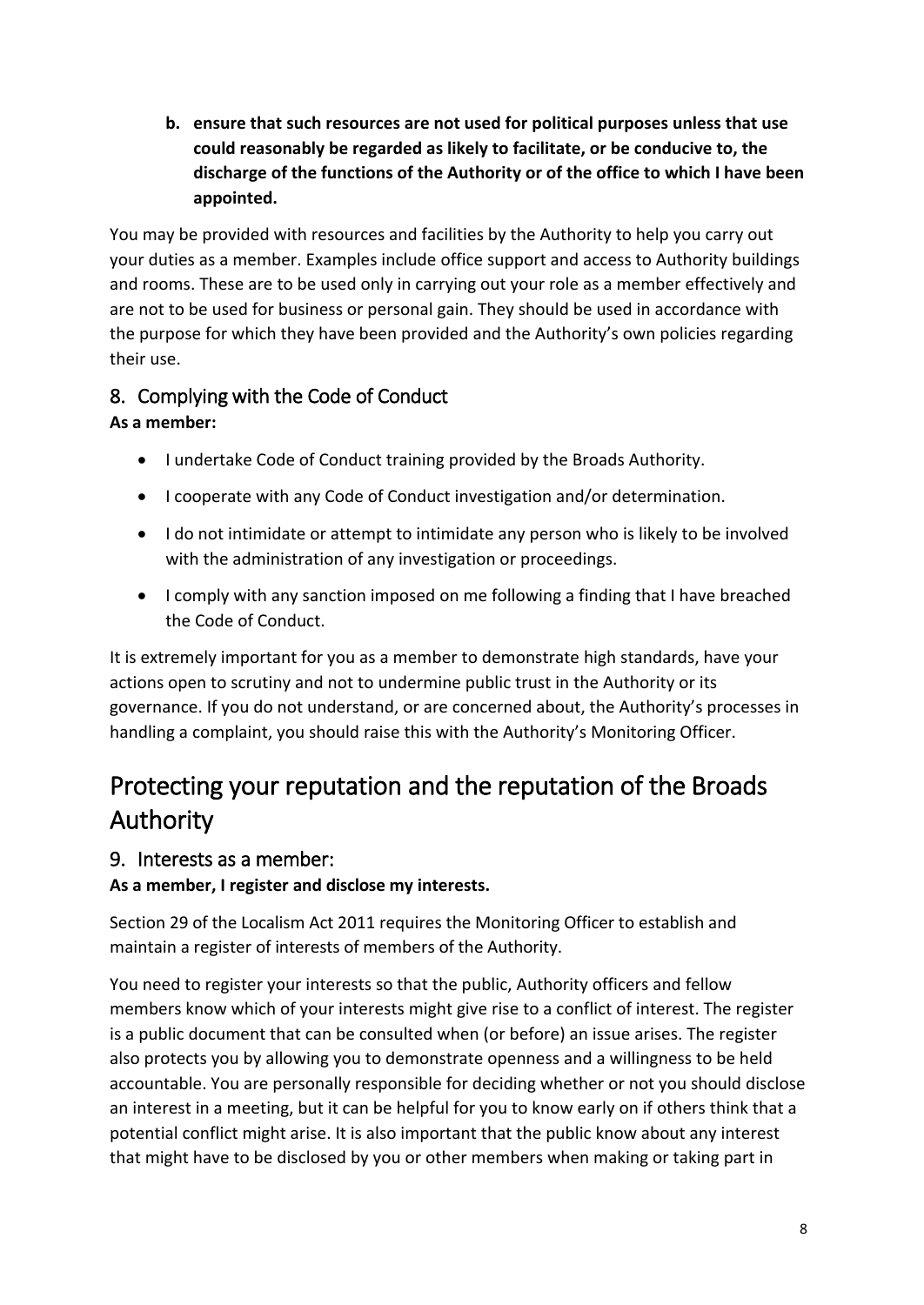decisions, so that decision-making is seen by the public as open and honest. This helps to ensure that public confidence in the integrity of local governance is maintained.

You should note that failure to register or disclose a disclosable pecuniary interest as set out in **Table 1**, is a criminal offence under the Localism Act 2011.

**Appendix B sets** out the detailed provisions on registering and disclosing interests. If in doubt, you should always seek advice from the Monitoring Officer.

## <span id="page-8-0"></span>10.Gifts and hospitality

**As a member:**

- **I do not accept gifts or hospitality, irrespective of estimated value, which could give rise to real or substantive personal gain or a reasonable suspicion of influence on my part to show favour from persons seeking to acquire, develop or do business with the Broads Authority or from persons who may apply to the Authority for any permission, licence or other significant advantage.**
- **I register with the Monitoring Officer any gift or hospitality with an estimated value of at least £50 within 28 days of its receipt.**
- **I register with the Monitoring Officer any significant gift or hospitality that I have been offered but have refused to accept.**

In order to protect your position and the reputation of the Authority, you should exercise caution in accepting any gifts or hospitality which are (or which you reasonably believe to be) offered to you because you are a member. The presumption should always be not to accept significant gifts or hospitality. However, there may be times when such a refusal may be difficult if it is seen as rudeness in which case you could accept it but must ensure it is publicly registered. However, you do not need to register gifts and hospitality which are not related to your role as a member, such as Christmas gifts from your friends and family. It is also important to note that it is appropriate to accept normal expenses and hospitality associated with your duties as a member. If you are unsure, contact the Monitoring Officer for guidance.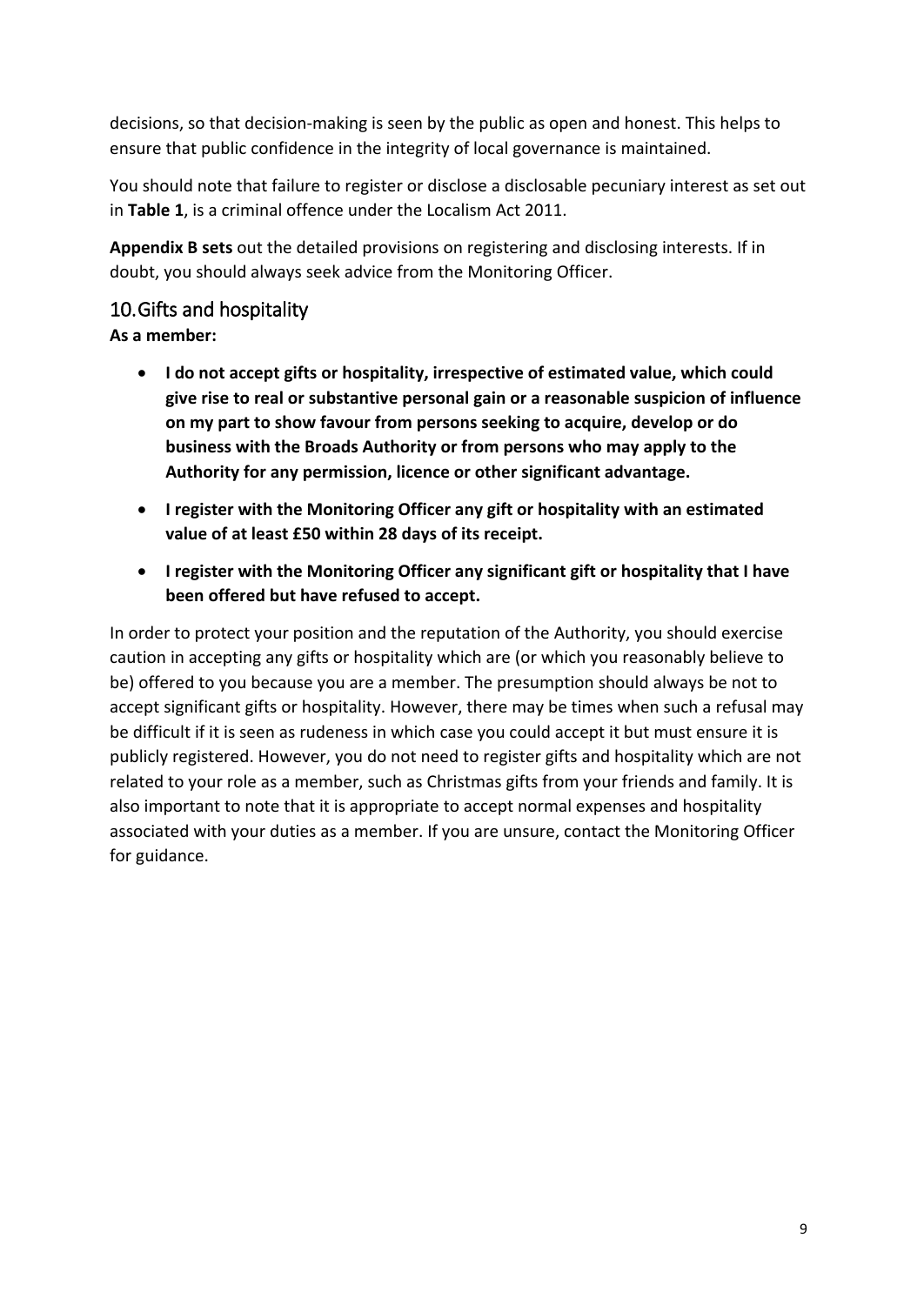## <span id="page-9-0"></span>Appendix A – The Seven Principles of Public Life

The principles are:

### <span id="page-9-1"></span>Selflessness

Holders of public office should act solely in terms of the public interest.

### <span id="page-9-2"></span>Integrity

Holders of public office must avoid placing themselves under any obligation to people or organisations that might try inappropriately to influence them in their work. They should not act or take decisions in order to gain financial or other material benefits for themselves, their family, or their friends. They must disclose and resolve any interests and relationships.

## <span id="page-9-3"></span>**Objectivity**

Holders of public office must act and take decisions impartially, fairly and on merit, using the best evidence and without discrimination or bias.

### <span id="page-9-4"></span>Accountability

Holders of public office are accountable to the public for their decisions and actions and must submit themselves to the scrutiny necessary to ensure this.

### <span id="page-9-5"></span>**Openness**

Holders of public office should act and take decisions in an open and transparent manner. Information should not be withheld from the public unless there are clear and lawful reasons for so doing.

## <span id="page-9-6"></span>Honesty

Holders of public office should be truthful.

## <span id="page-9-7"></span>Leadership

Holders of public office should exhibit these principles in their own behaviour. They should actively promote and robustly support the principles and be willing to challenge poor behaviour wherever it occurs.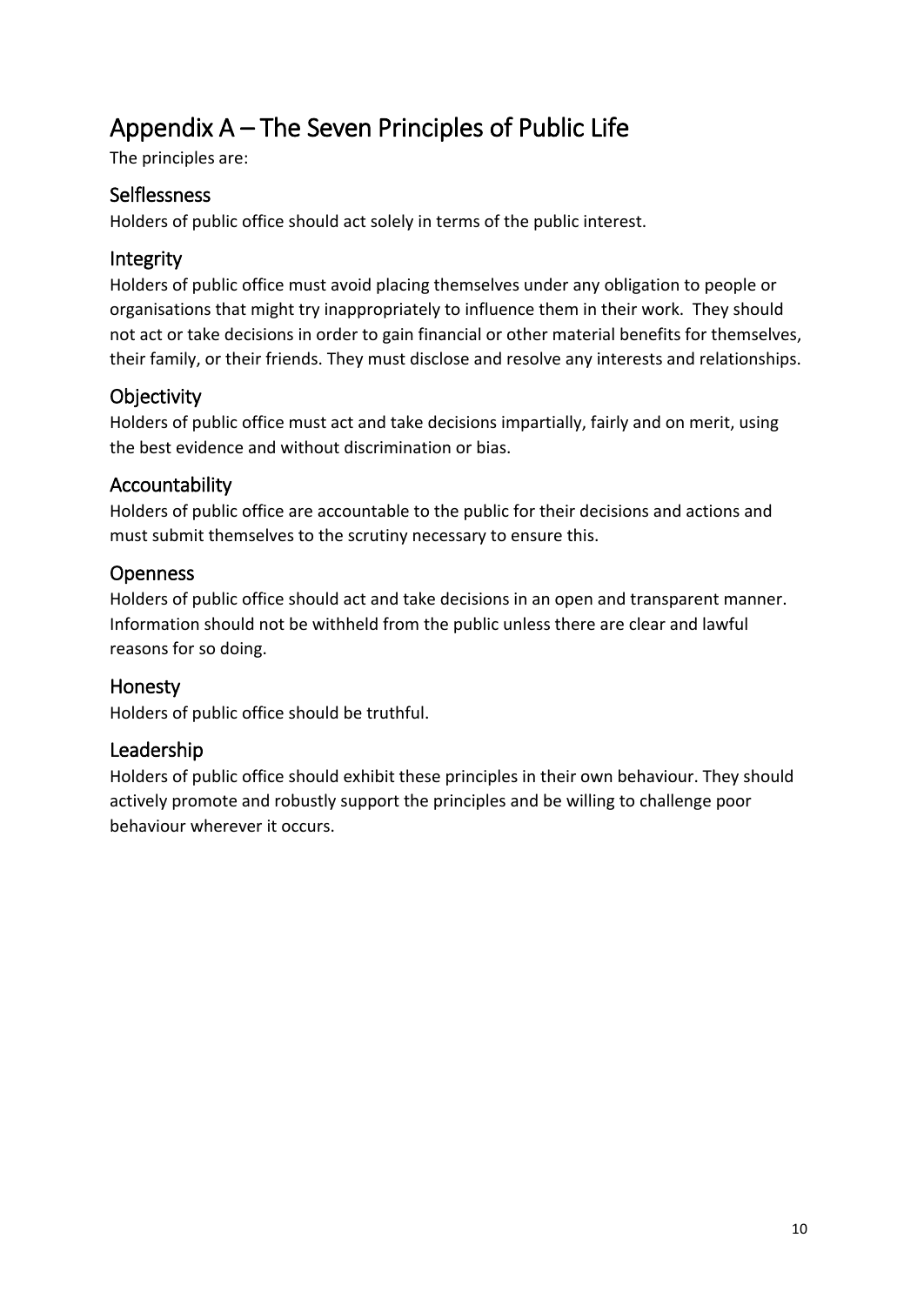## <span id="page-10-0"></span>Appendix B – Registering interests

You must, within 28 days of your appointment as a member or co-opted member of the Authority, register with the Authority's Monitoring Officer the interests which fall within the categories set out in **Table 1** (**Disclosable Pecuniary Interests**) which are as described in "The Relevant Authorities (Disclosable Pecuniary Interests) Regulations 2012". You should also register details of your other personal interests which fall within the categories set out in **Table 2** (**Other Registerable Interests**).

You must ensure that your register of interests is kept up-to-date and within 28 days of becoming aware of any new interest, or of any change to a registered interest, notify the Monitoring Officer.

"**Disclosable Pecuniary Interest"** means an interest of yourself, or of your partner if you are aware of your partner's interest, within the descriptions set out in Table 1 below.

**"Partner"** means a spouse or civil partner, or a person with whom you are living as husband or wife, or a person with whom you are living as if you are civil partners.

A '**sensitive interest**' is as an interest which, if disclosed, could lead to the member, or a person connected with the member, being subject to violence or intimidation.

Where you have a 'sensitive interest' you must notify the Monitoring Officer with the reasons why you believe it is a sensitive interest. If the Monitoring Officer agrees, they will withhold the interest from the public register.

## <span id="page-10-1"></span>Non-participation in case of disclosable pecuniary interest

Where a matter arises at a meeting which directly relates to one of your Disclosable Pecuniary Interests as set out in **Table 1**, you must disclose the interest, not participate in any discussion or vote on the matter and must not remain in the room unless you have been granted a dispensation. If it is a 'sensitive interest', you do not have to disclose the nature of the interest, just that you have an interest. Dispensation may be granted in limited circumstances, to enable you to participate and vote on a matter in which you have a disclosable pecuniary interest.

## <span id="page-10-2"></span>Disclosure of Other Registerable Interests

Where a matter arises at a meeting which **directly relates** to the financial interest or wellbeing of one of your Other Registerable Interests (as set out in **Table 2**), you must disclose the interest. You may speak on the matter only if members of the public are also allowed to speak at the meeting, but otherwise must not take part in any discussion or vote on the matter and must not remain in the room unless you have been granted a dispensation. If it is a 'sensitive interest', you do not have to disclose the nature of the interest.

## <span id="page-10-3"></span>Disclosure of Non-Registerable Interests

Where a matter arises at a meeting which **directly relates** to your financial interest or wellbeing (and is not a Disclosable Pecuniary Interest set out in Table 1) or a financial interest or well-being of a relative or close associate, you must disclose the interest. You may speak on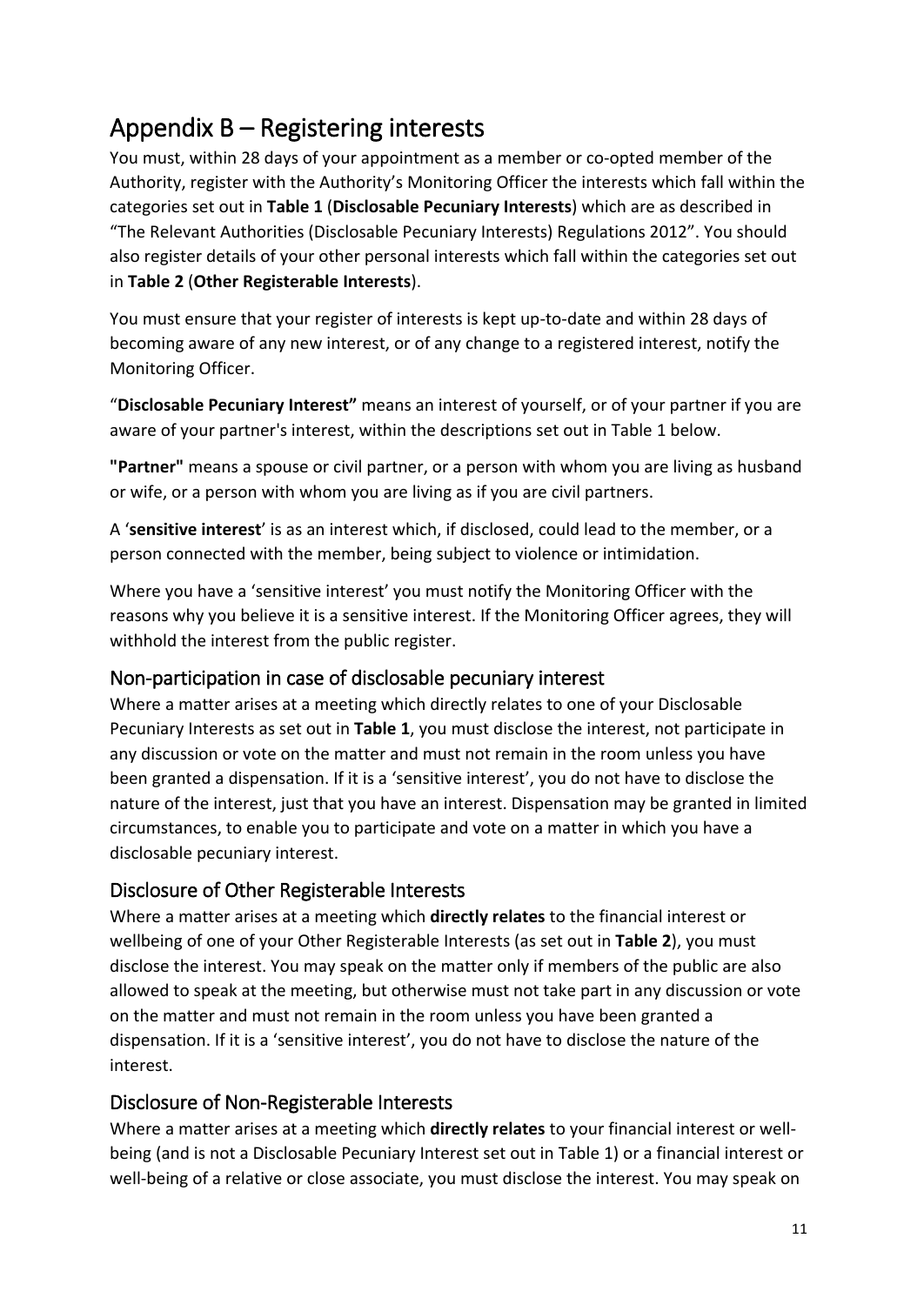the matter only if members of the public are also allowed to speak at the meeting. Otherwise you must not take part in any discussion or vote on the matter and must not remain in the room unless you have been granted a dispensation. If it is a 'sensitive interest', you do not have to disclose the nature of the interest.

Where a matter arises at a meeting which **affects** –

- a. your own financial interest or well-being;
- b. a financial interest or well-being of a relative or close associate; or
- c. a financial interest or wellbeing of a body included under Other Registerable Interests as set out in **Table 2**

you must disclose the interest. In order to determine whether you can remain in the meeting after disclosing your interest, the following test should be applied.

Where a matter (referred to in paragraph 8 above*)* **affects** the financial interest or wellbeing:

- d. to a greater extent than it affects the financial interests of the majority of inhabitants of the ward affected by the decision and;
- e. a reasonable member of the public knowing all the facts would believe that it would affect your view of the wider public interest

You may speak on the matter only if members of the public are also allowed to speak at the meeting. Otherwise you must not take part in any discussion or vote on the matter and must not remain in the room unless you have been granted a dispensation.

If it is a 'sensitive interest', you do not have to disclose the nature of the interest.

There are some subjects in relation to the Authority that, once you have declared an interest, you may nonetheless attend a meeting and vote. These include:

- Setting of tolls, where the extend of the interest is limited to owning a boat and thereby paying a toll;
- Matters relating to schools, when you are a parent, guardian or governor of a child at a different school in the area.
- An allowance, payment or indemnity given to members.

Other subject matters may apply in local government, but these are unlikely in practice to apply to members of the Authority. Please ask the Monitoring Officer for information.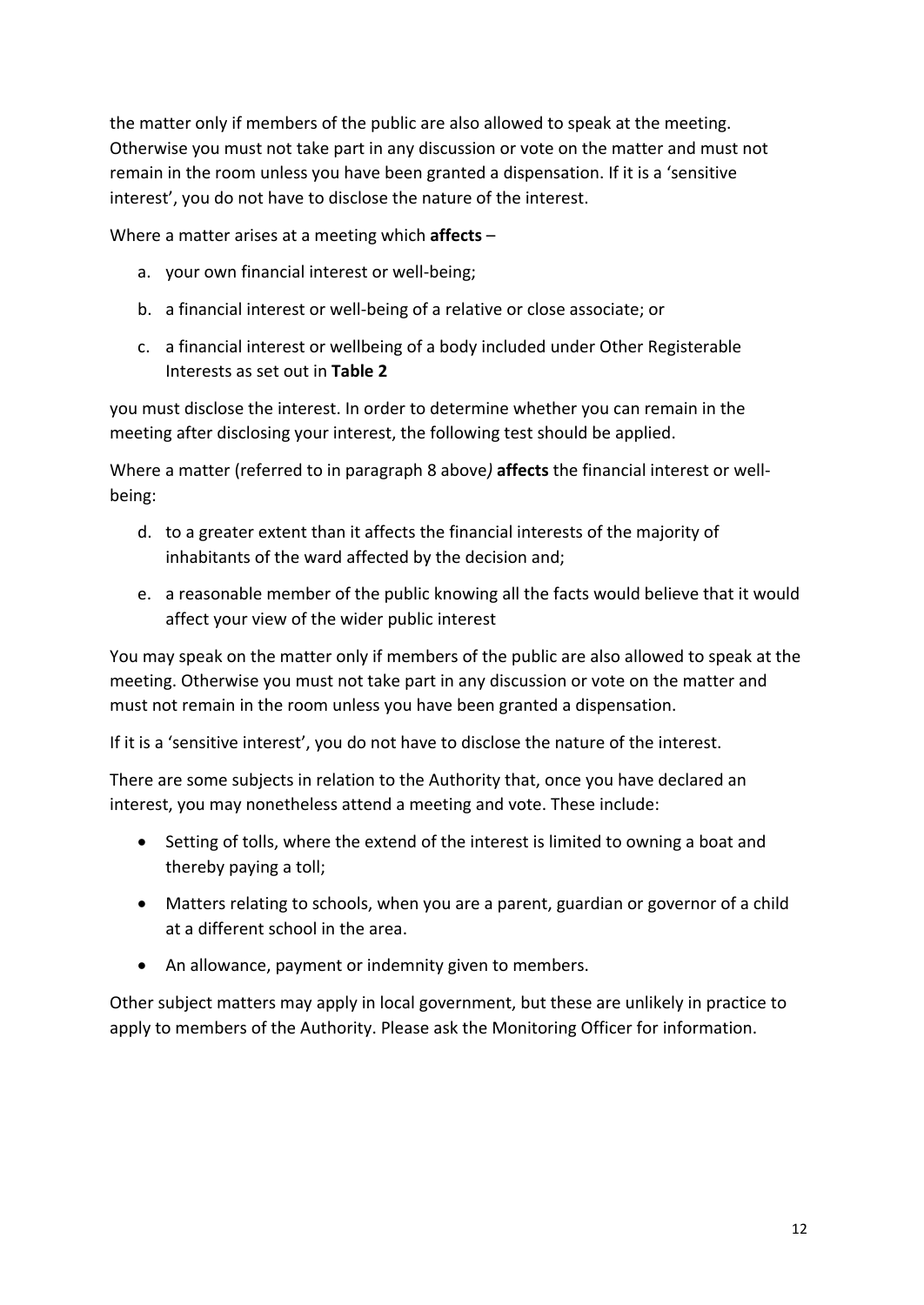#### **Table 1: Disclosable Pecuniary Interests**

This table sets out the explanation of Disclosable Pecuniary Interests as set out in the [Relevant Authorities \(Disclosable Pecuniary Interests\) Regulations 2012.](https://www.legislation.gov.uk/uksi/2012/1464/made)

| <b>Subject</b>                                       | <b>Description</b>                                                                                                                                                                                                                                                                                                                                                                                                                                                                                                                               |
|------------------------------------------------------|--------------------------------------------------------------------------------------------------------------------------------------------------------------------------------------------------------------------------------------------------------------------------------------------------------------------------------------------------------------------------------------------------------------------------------------------------------------------------------------------------------------------------------------------------|
| Employment, office, trade, profession or<br>vocation | Any employment, office, trade, profession<br>or vocation carried on for profit or gain.                                                                                                                                                                                                                                                                                                                                                                                                                                                          |
| Sponsorship                                          | Any payment or provision of any other<br>financial benefit (other than from the<br>relevant authority) made to the member<br>during the previous 12-month period for<br>expenses incurred by him/her in carrying<br>out his/her duties as a member, or towards<br>his/her election expenses.<br>This includes any payment or financial<br>benefit from a trade union within the<br>meaning of the Trade Union and Labour<br>Relations (Consolidation) Act 1992.                                                                                  |
| <b>Contracts</b>                                     | Any contract made between the member<br>or his/her spouse or civil partner or the<br>person with whom the member is living as<br>if they were spouses/civil partners (or a<br>firm in which such person is a partner, or an<br>incorporated body of which such person is<br>a director* or a body that such person has a<br>beneficial interest in the securities of*) and<br>the relevant authority:<br>(a) under which goods or services are to be<br>provided or works are to be executed;<br>and<br>(b) which has not been fully discharged. |
| <b>Land and Property</b>                             | Any beneficial interest in land which is<br>within the executive area of the Authority.<br>'Land' excludes an easement, servitude,<br>interest or right in or over land which does<br>not give the member or his/her spouse or<br>civil partner or the person with whom the<br>member is living as if they were spouses/<br>civil partners (alone or jointly with another)<br>a right to occupy or to receive income.                                                                                                                            |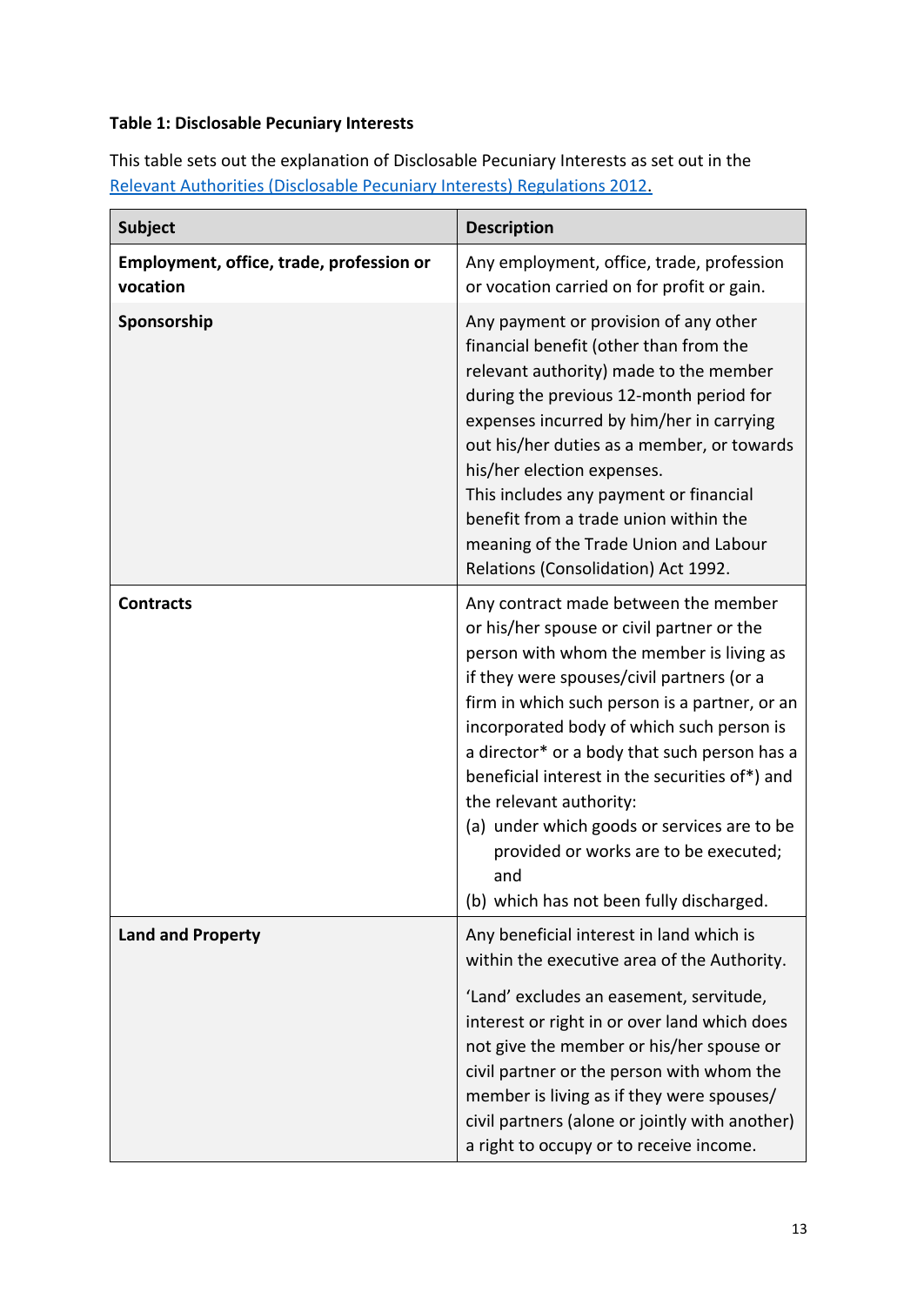| <b>Subject</b>             | <b>Description</b>                                                                                                                                                                                                                                                                                                                                                                                   |  |
|----------------------------|------------------------------------------------------------------------------------------------------------------------------------------------------------------------------------------------------------------------------------------------------------------------------------------------------------------------------------------------------------------------------------------------------|--|
| <b>Licenses</b>            | Any licence (alone or jointly with others) to<br>occupy land in the executive area of the<br>Authority for a month or longer                                                                                                                                                                                                                                                                         |  |
| <b>Corporate tenancies</b> | Any tenancy where (to the member's<br>knowledge)-                                                                                                                                                                                                                                                                                                                                                    |  |
|                            | (a) the landlord is the Authority; and                                                                                                                                                                                                                                                                                                                                                               |  |
|                            | (b) the tenant is a body that the member,<br>or his/her spouse or civil partner or the<br>person with whom the member is living<br>as if they were spouses/ civil partners is<br>a partner of or a director* of or has a<br>beneficial interest in the securities* of.                                                                                                                               |  |
| <b>Securities</b>          | Any beneficial interest in securities* of a<br>body where-                                                                                                                                                                                                                                                                                                                                           |  |
|                            | (a) that body (to the member's knowledge)<br>has a place of business or land in the<br>executive area of the Authority; and                                                                                                                                                                                                                                                                          |  |
|                            | (b) either-                                                                                                                                                                                                                                                                                                                                                                                          |  |
|                            | i.<br>the total nominal value of the<br>securities* exceeds £25,000 or one<br>hundredth of the total issued share<br>capital of that body; or                                                                                                                                                                                                                                                        |  |
|                            | if the share capital of that body is of<br>ii.<br>more than one class, the total<br>nominal value of the shares of any<br>one class in which the member, or<br>his/ her spouse or civil partner or<br>the person with whom the member<br>is living as if they were spouses/civil<br>partners have a beneficial interest<br>exceeds one hundredth of the total<br>issued share capital of that class. |  |

\*'director' includes a member of the committee of management of an industrial and provident society; 'securities' means shares, debentures, debenture stock, loan stock, bonds, units of a collective investment scheme within the meaning of the Financial Services